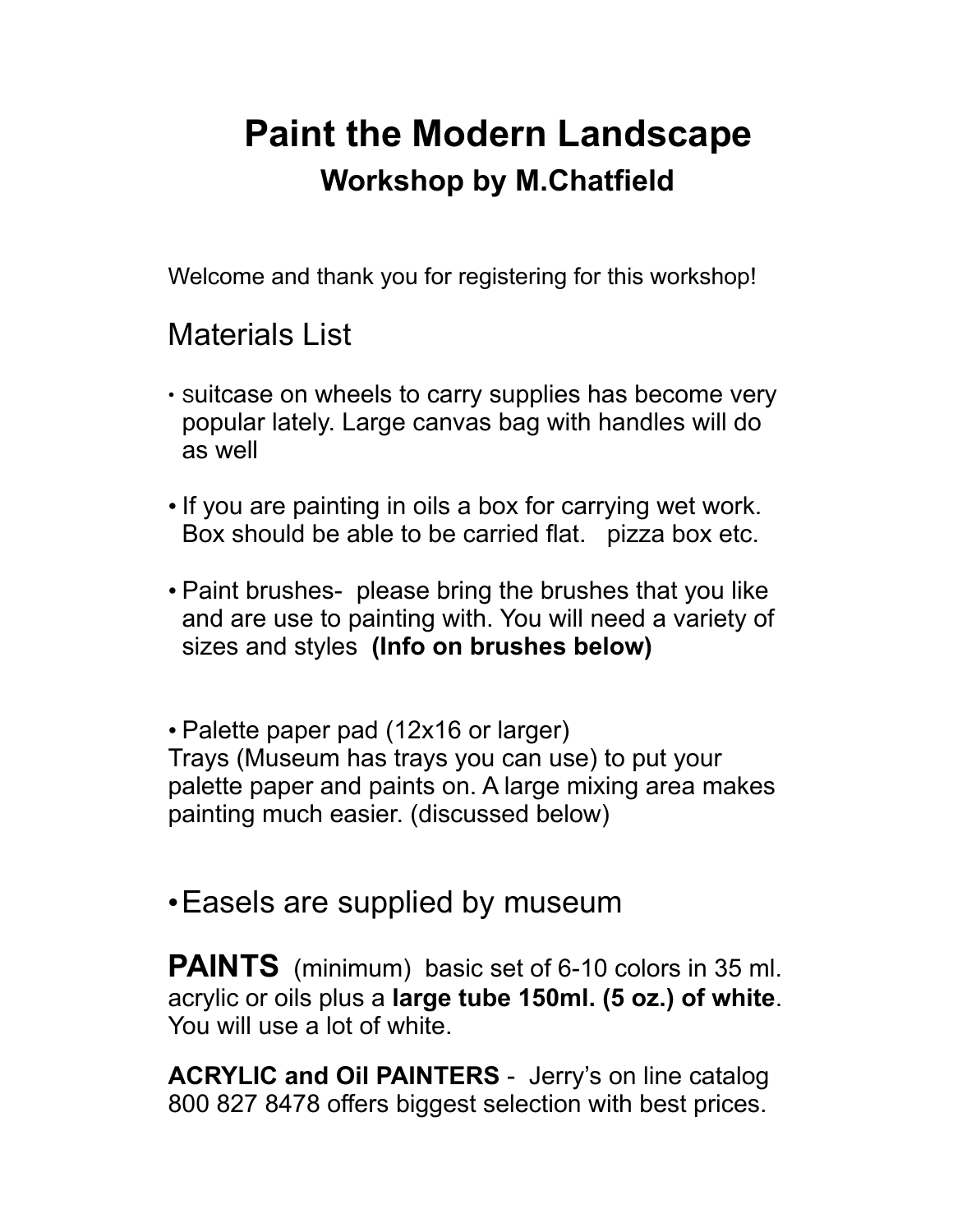ACRYLIC PAINT- WINSOR NEWTON PROFESSIONAL (in the silver tubes) is a great acrylic paint. They **dry very close to the color they start out**. Most other acrylics dry up to 3 shades darker. Again avoid paints that says "studio" or Academy on it. They are student grade with thin pigment.

Most acrylics , Golden, Liquitex, or Winsor Newton, dry very quickly so I recommend buying a **retarder Liquid**. Golden or Liqitex make good ones. The thin liquid retarders ( mediums) are very affective. At slowing doing time down.

If you would like texture a heavy gel medium in a jar is essential.

**OIL PAINTERS-** Jerry's art-a-rama on line or catalog usually have good starter sets.

10 colors, 21 to 35 ml. tubes . **DO NOT RECOMMEND 'STUDIO ' OR STUDENT GRADE**, they are thin and harder to work with

**WHITE titanium lg. 150 ml. tube- Permelba is economical and creamy** 

Titanium White is my favorite (make sure you get at a large tube of white paint.

OILS (2 vessels to clean brushes)

To clean brushes: orderless TURPS, - Turpenoid is less smelly than regular turps.

Also get linseed oil that is light in color. Dark linseed oil can darken your paints.

glass jars with screw on lids for turps and small glass jar for linseed oil (baby food jar size jars or pickle jars are fine .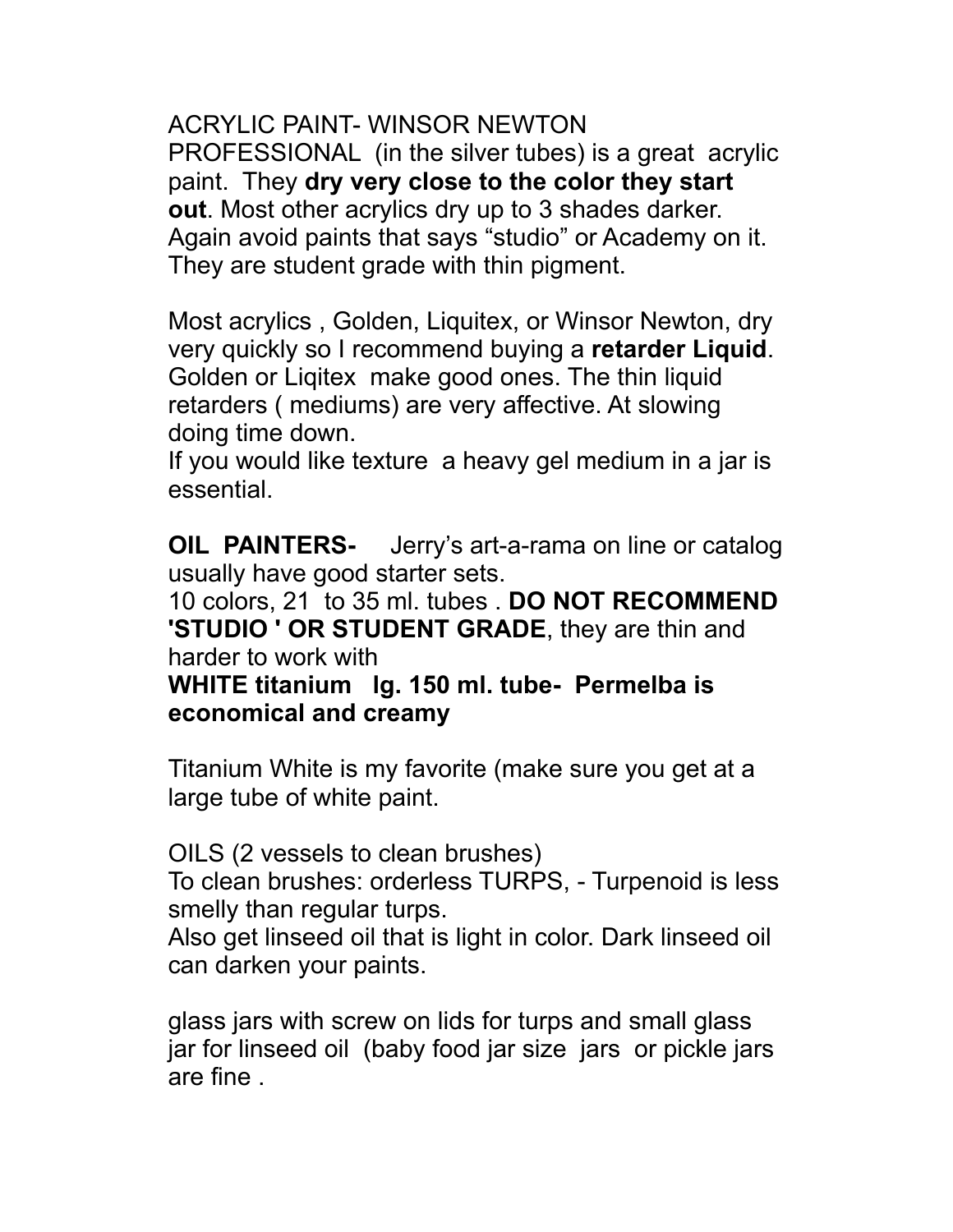Metal cups with tight lids are good if you like having your solvents attached to your palette.

palette knife- preferable metal and 2" blade with rounded tip and step in handle (like pie server) as opposed to flat blade.

### **BRUSHES**- style and size

NATURAL HOG is the work horse of oil and acrylic painters. they offer durability and good control.

NYLON brushes are very soft and flexible and don't last long but you need two. Size 6 and 10 in a Bright or Filbert.

SABLE are the best and most expensive. they are essential if you are painting portraits or very traditional still lifes where brush strokes are blended smooth.

BRIGHT brush, natural bristle- cut straight across, give good control for painting architectural features ie. windows, doors, roof lines

(suggest sizes 4,6,8 or 10-12- if painting larger-24x30 and up)

FLAT brush, same cut as bright but longer bristles. more flexible and good for loosing up (suggest sizes 8 - 10 size)

ROUND brushes are round and have good fine point. essential for portrait work when fine lines and control is necessary (suggest sizes 2,6,8)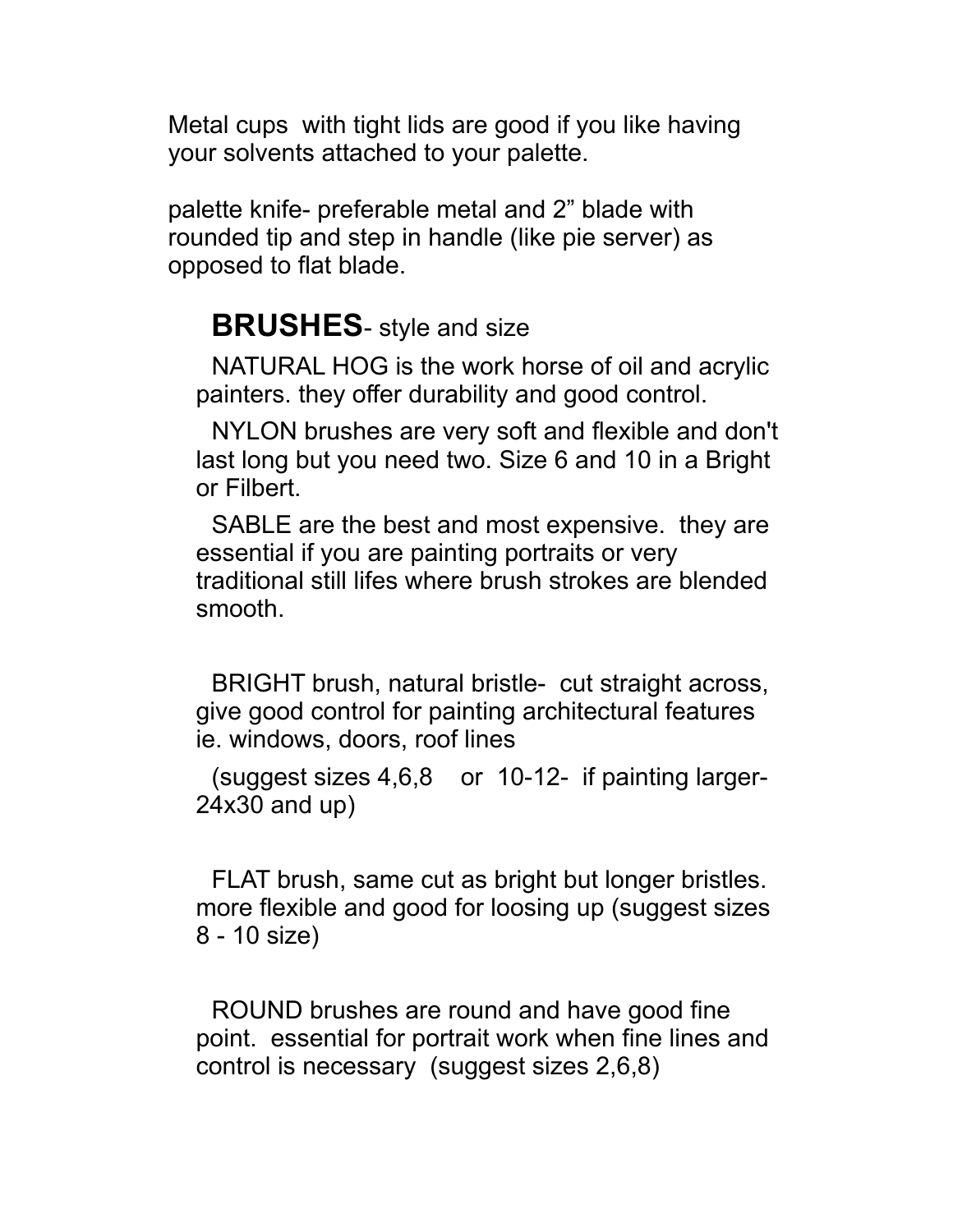FILBERT brushes are straight flat and cut straight across but have corners cut off. they have rounded shoulders.

this is a great brush for landscape work, and loose still lifes (suggest 6, 8, 10)

If your goal is to loosen up and paint large, then I suggest going to a paint store and getting ½", 1" and 2" natural bristle brushes HOG HAIR

 Walmart has them in their paint section. They are \$1. each and terrific. They don't last long but at that price - hey

I buy them by the case. These brushes are thin and flexible. The more costly ones are too thick and ridged for our purpose.

LONG AND SHORT HANDLES- long handles are preferable to short handles so that you can avoid being on top of your painting.

short handles are typically used for water color

BELOW ARE in order: filbert, round, bright, flat

.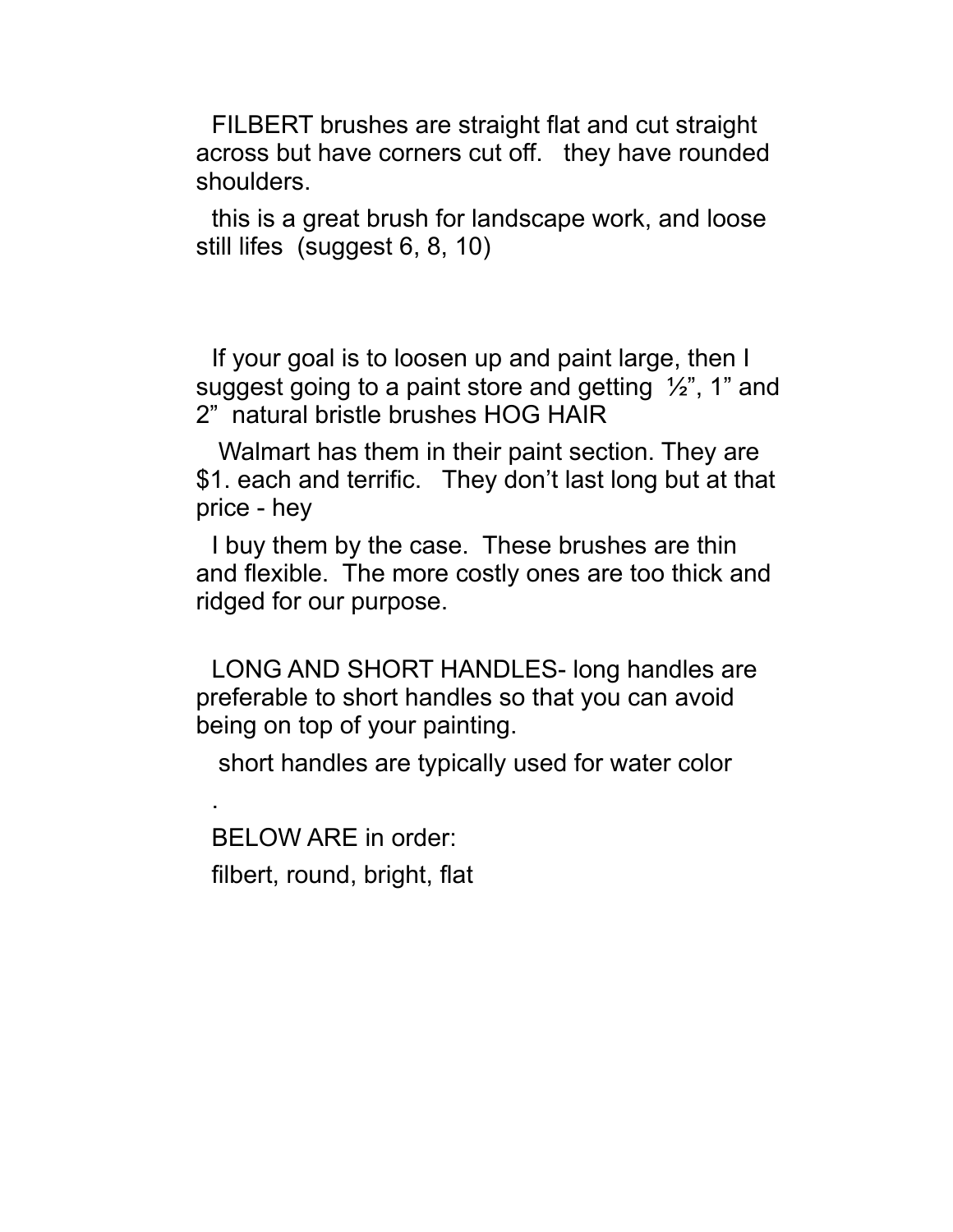

fil

I want you all to feel free to make mistakes so it is very important to have several canvas' available FOR THE DAY

Also if you don't like the way a painting is going, let it go and move on. We can paint over. Recommend getting a pint of GESSO to reuse canvas if necessary.

Canvas's are never wasted. Sometimes the most exciting, beautiful work comes from a dreadful underpainting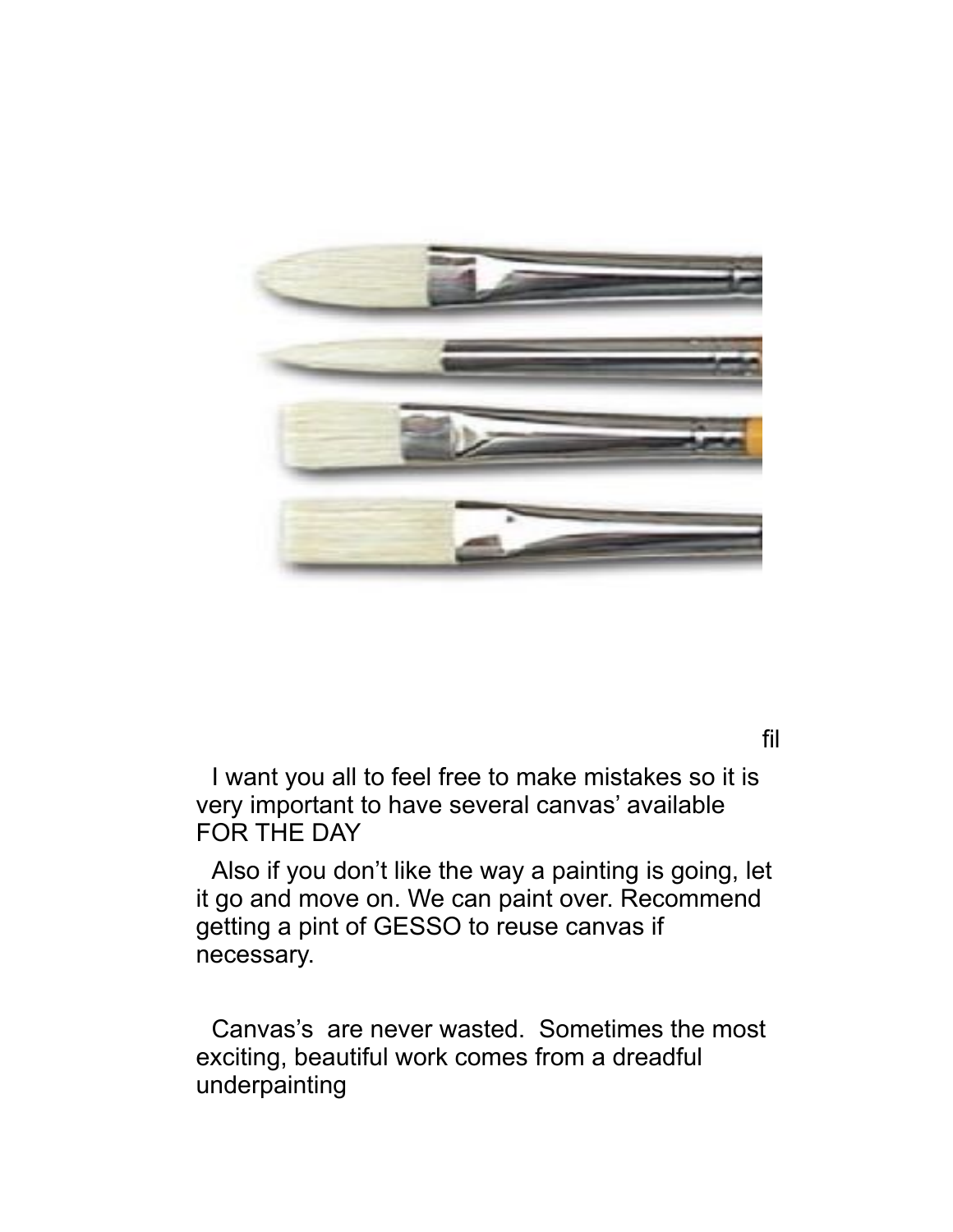## **PAINT COLORS:**

paint companies , as you probably know, often have their own names for certain colors.

Phthalo Blue (blue/green - essential- Persian and Prussian Blue are close but not as intense. It's a

French Ultramarine - essential- often called Ultra Marine. (blue/red)

Titanium White and Ivory Black

Zinc white if you want transparent white layering

14 Colors:

Cadmium yellow light or lemon yellow (greenish lt. yellow)

Cadmium yellow medium (warm yellow)

Cadmium Red / Vermillion or Napthol Scarlet

Alizarin Crimson

Yellow Ochre

Burnt Sienna

Raw Umber

Viridian- phthalo green

Add ons:

Manganese Blue/turquoise

Quinacridone/ magenta

Cadmium Orange (not necessary, can be made by mixing cad yellow and cad red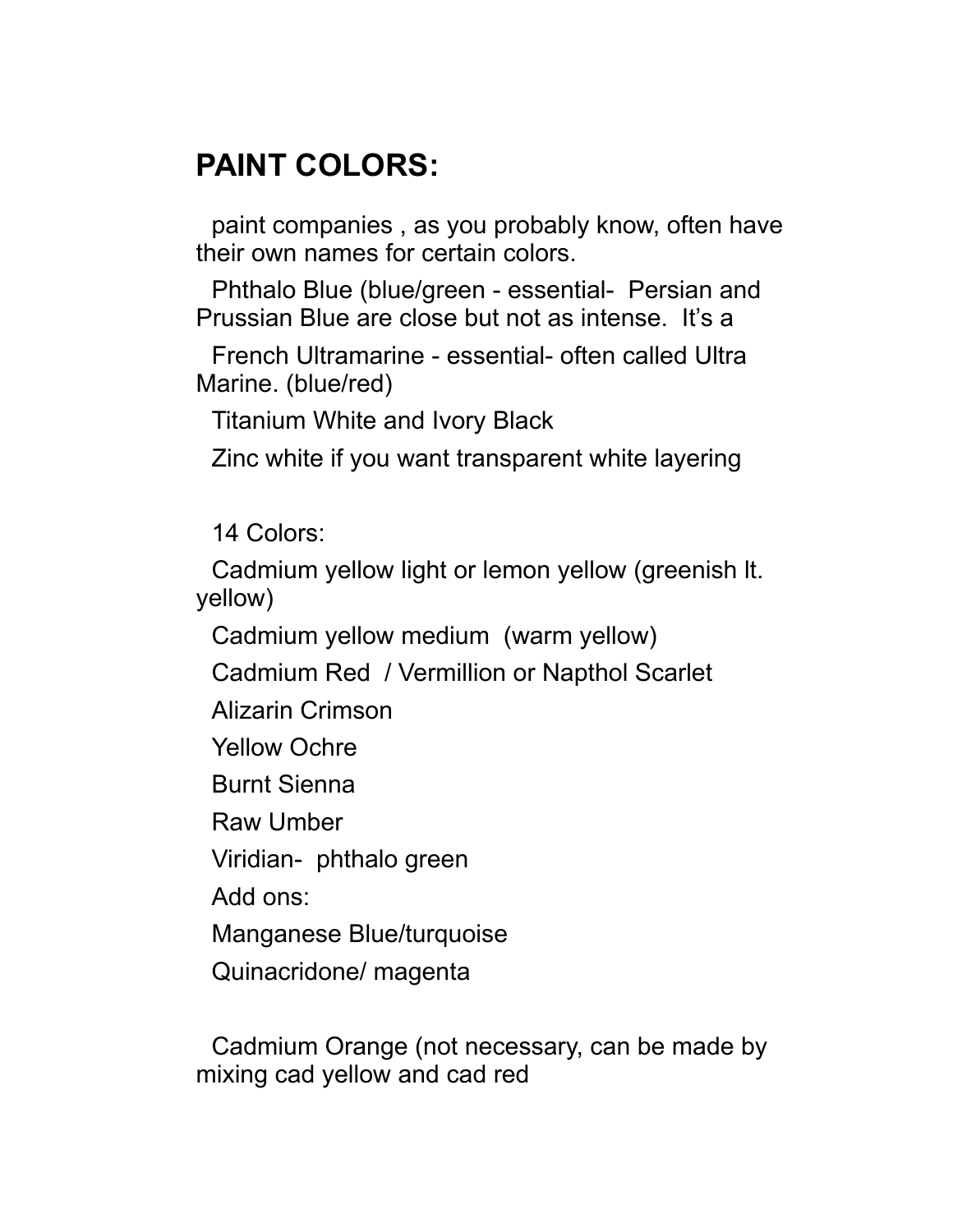## **PAINT BRANDS**

acrylic: acyrlics dry very rapidly so a liquid retarder is essential. all paint brands have one. Liquitex liquid retarder is very good. avoid paste retarders.

Winsor Newton professional (silver tubes) stay the same color after they dry.

**Golden Open** stays wet longer and dries close to original color - Jerry's artarama offers two starter sets five colors plus white in each box

These are good paints: **Ligitex** Winsor Newton Gamblin Grumbacher Old Holland \$\$\$\$\$\$

It is important to make your working environment as comfortable as possible.

Please wear very comfortable shoes and even bring a second pair if your feet swell or get hot. Happy feet, happy painting.

Also wear comfortable clothing that you don't mind getting paint on.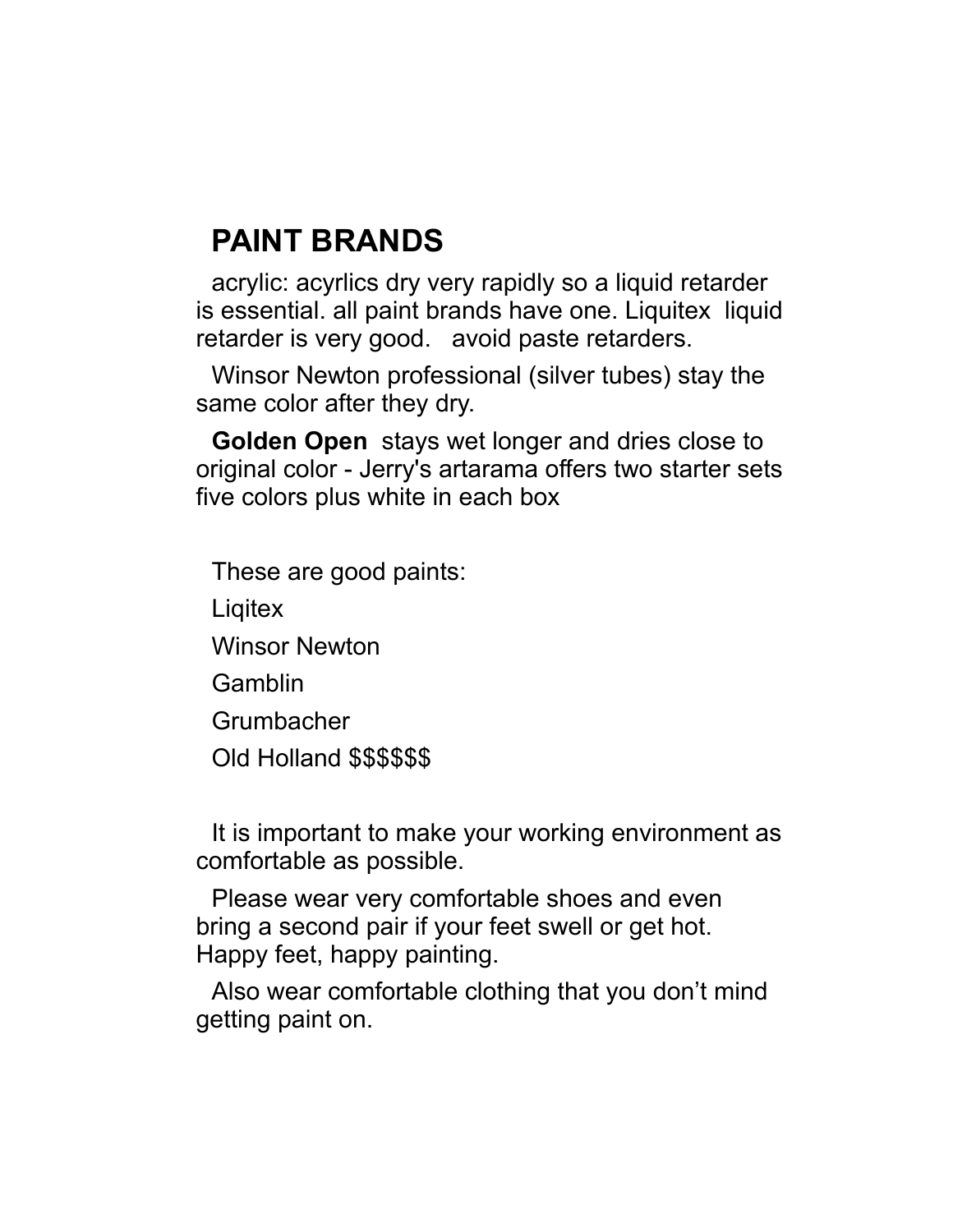### TO REMOVE PAINT :

acrylic paint- Krud Cutter- home depo, paint, hardware stores

oil paint- Lestoil - super markets, shop rite

 Jerry's artarama catalog 800 827 8478 good source for for art supplies.

 If you have any questions please call me. My cell phone is 908 797 2403

Or email mc@maureenchatfield.com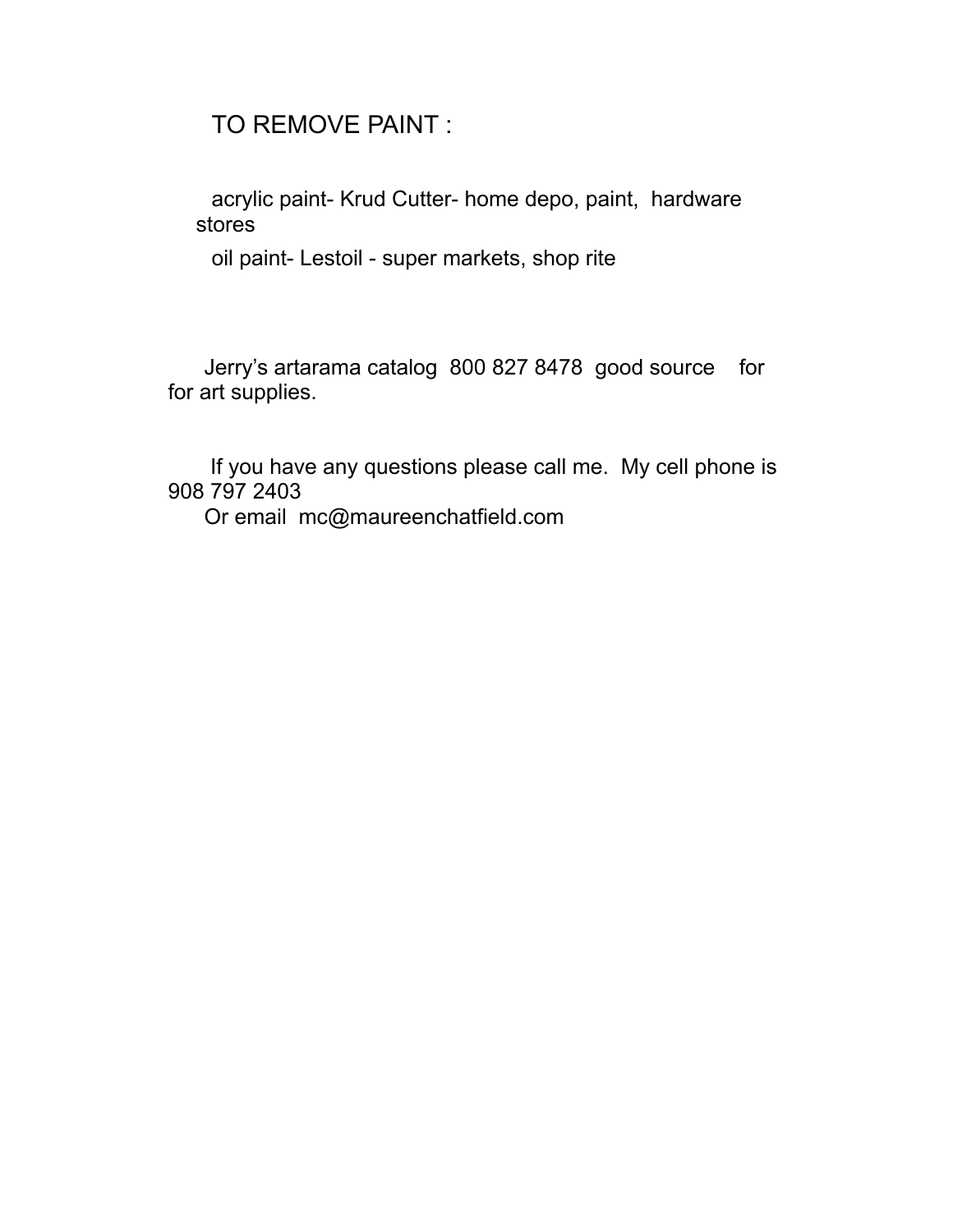**Canvas** I recommend stretched canvas or gessoed masonite or wooden boards.

**AVOID** canvas boards that are thin pieces of cardboard with canvas glued to them. They are very difficult to use.

Michaels craft store has great deals on canvas's . a 10 pack of 8x10 stretched canvas is \$10. Please bring at least 4-5 canvas' to WORKSHOP If a beginner bring a small canvas, 8x10 or 10x10 or 9x12 and a larger canvas 16x20 or larger.

### (the below is for the 6-8 week classes)

Inspiration. (If this is your first painting class it is best that you begin with a simple still life.)

Please bring to class an image that you would like to use as inspiration.

If you google still life paintings or fruits and bottles, a lot of images come up. Print out a few and bring to class. Or cut out images from magazines, calendars, photographs, art books, post cards etc.

I also have a book with lots of inspiration if you can't find something that you like.

If you are a returning student please bring any subject matter other than portrait unless you have done portraits previously and we have discussed.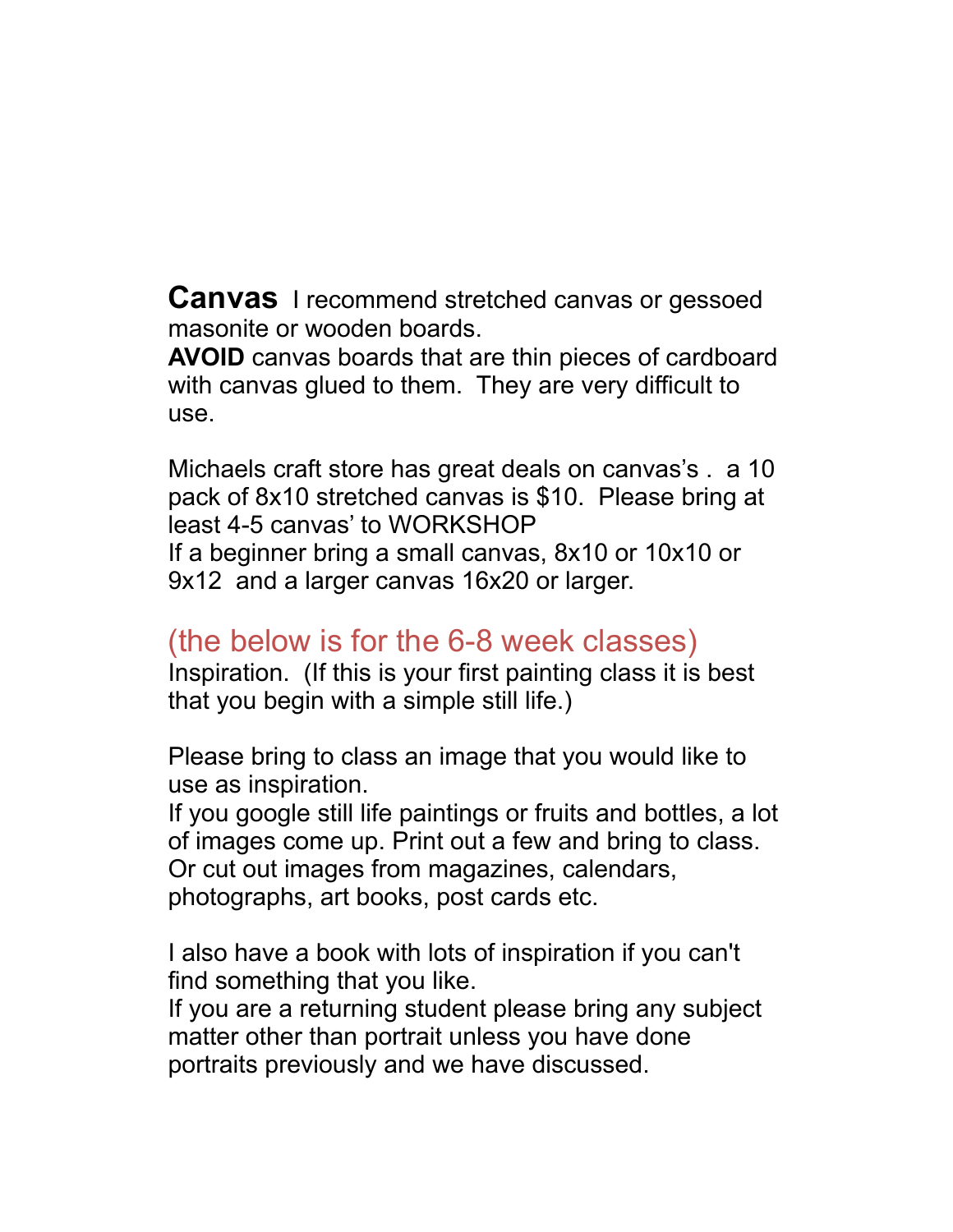Please come 15-20 minutes early if you are not sure about your inspiration piece and you will want time to set up.

### **Materials: the below are some tools that I find handy.**

**They are in no way mandatory.** 

**I have also been asked to give a list of basic colors that I use.** 

### **If you are happy with your own by all means stay with them.**

Having a large palette to mix paints on is a huge benefit no matter what your medium. I use plastic lunch trays for my palettes.

They measure 12x16 and I place 2 of them (one for your paints & one for mixing area) on a large metal baking tray (Walmart) that is 26x18. You can put palette paper

on them (if using oils) or put paint directly onto trays (if using acrylic) and just peel the paint right off when dry.

Plastic lunch trays can be found on Amazon.com. "CARLISLE" \$3.00 -\$6.00 EACH. great deal. I found them in neutral gray.

also 2 12x16 palettes fit perfectly into large baking tray (Walmart) . **(one for your paints & one for mixing area)**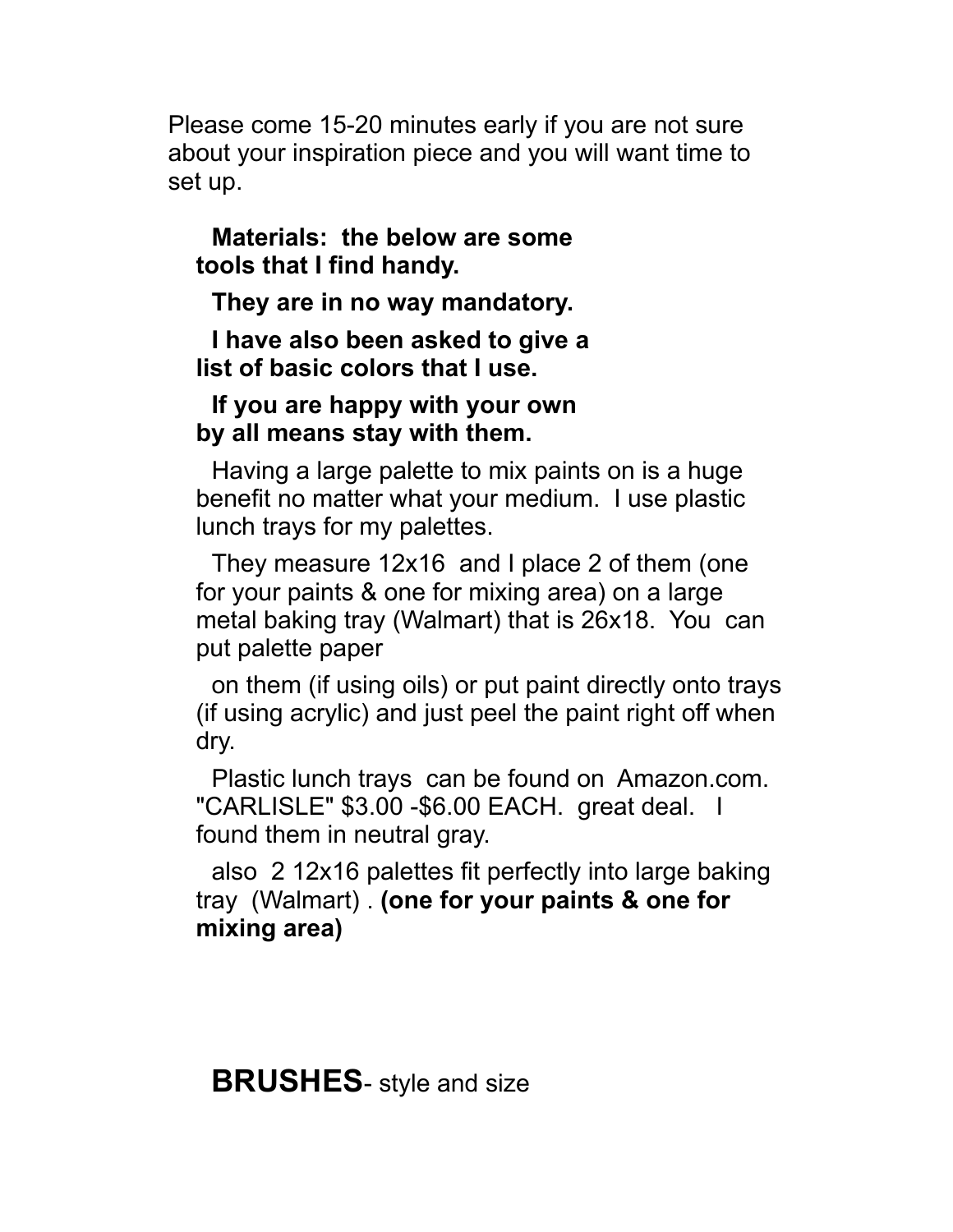NATURAL HOG is the work horse of oil and acrylic painters. they offer durability and good control.

NYLON brushes are very soft and flexible and don't last long

SABLE are the best and most expensive. they are essential if you are painting portraits or very traditional still lifes where brush strokes are blended smooth.

BRIGHT brush, natural bristle- cut straight across, give good control for painting architectural features ie. windows, doors, roof lines

(suggest sizes 4,6,8 or 10-12- if painting larger-24x30 and up)

FLAT brush, same cut as bright but longer bristles. more flexible and good for loosing up (suggest sizes 8 - 10 size)

ROUND brushes are round and have good fine point. essential for portrait work when fine lines and control is necessary (suggest sizes 2,6,8)

FILBERT brushes are straight flat and cut straight across but have corners cut off. they have rounded shoulders.

this is a great brush for landscape work, and loose still lifes (suggest 6, 8, 10)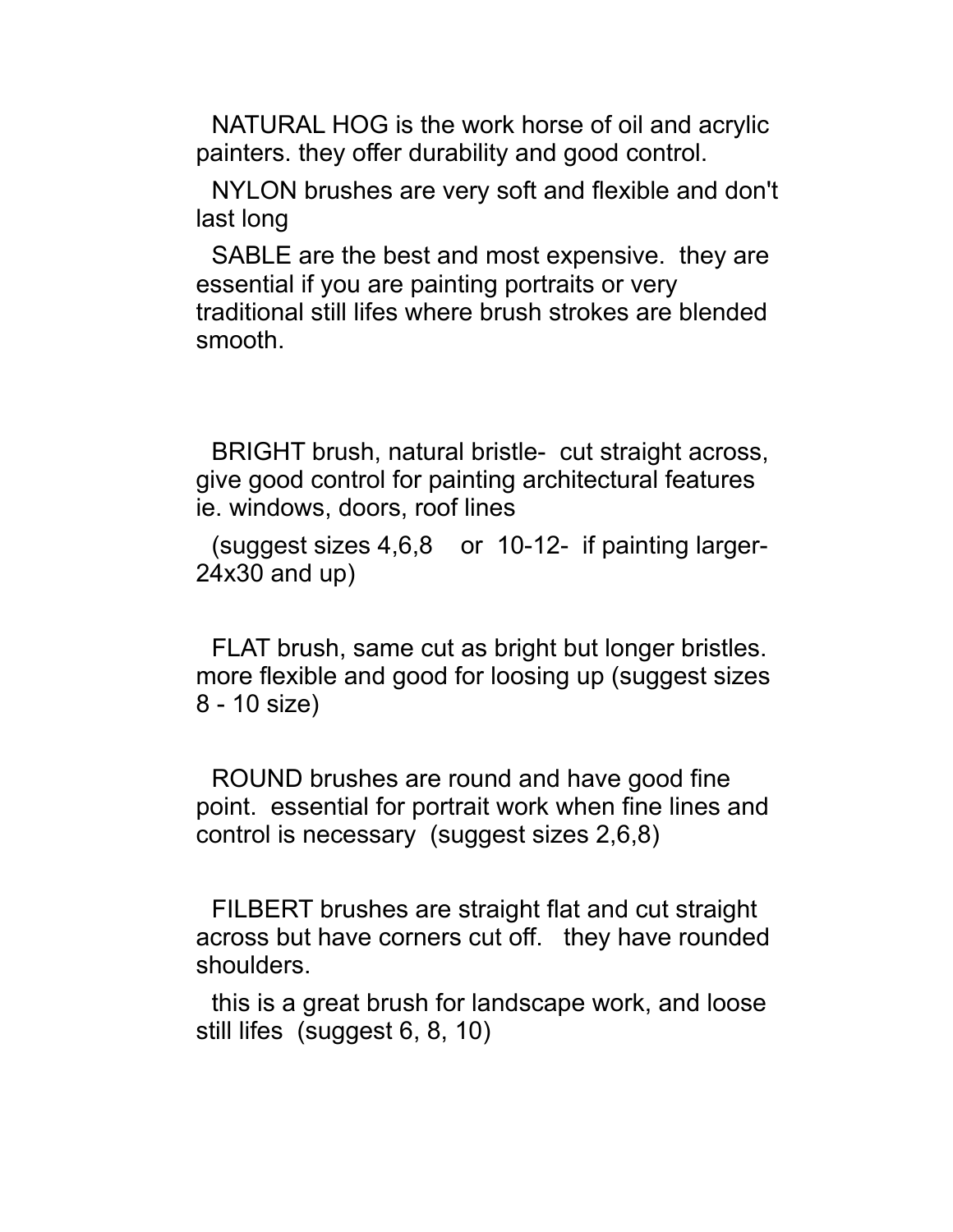If your goal is to loosen up and paint large, then I suggest going to a paint store and getting  $\frac{1}{2}$ , 1" and 2" natural bristle brushes HOG HAIR

 Walmart has them in their paint section. They are \$1. each and terrific. They don't last long but at that price

I buy them by the case. These brushes are thin and flexible. The more costly ones are too thick and ridged for our purpose.

LONG AND SHORT HANDLES- long handles are preferable to short handles so that you can avoid being on top of your painting.

short handles are typically used for water color

BELOW ARE in order: filbert, round, bright, flat

.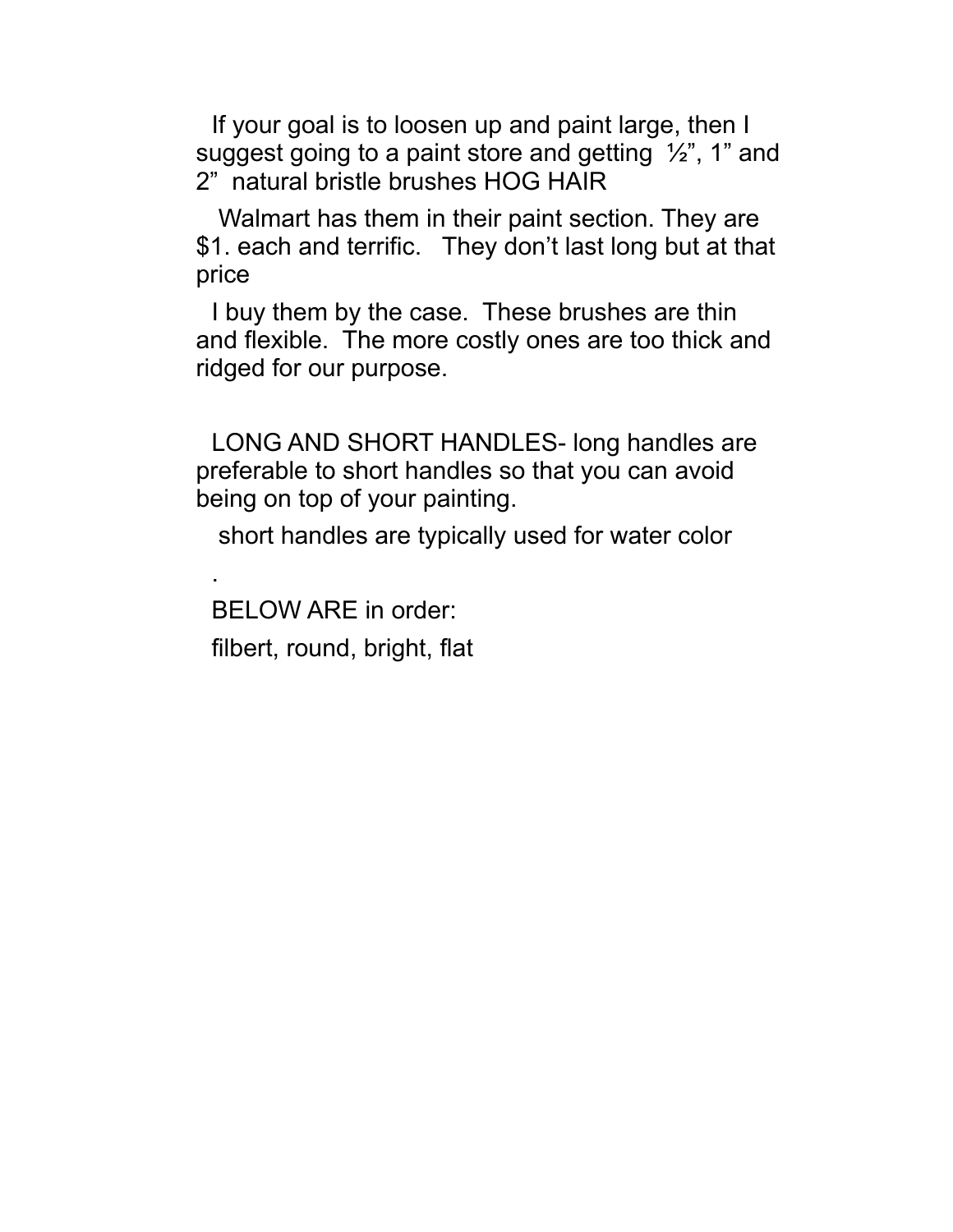

fil

I want you all to feel free to make mistakes so it is very important to have several canvas' available each day.

Bring whatever size you normal work in and get a couple of slightly larger canvas's as well.

If you are going to do more modern work get a couple of square canvases or oblong canvases.

Now is the time to try something new.

Please have at least 2-3 available every day so that you aren't waiting for paint to dry.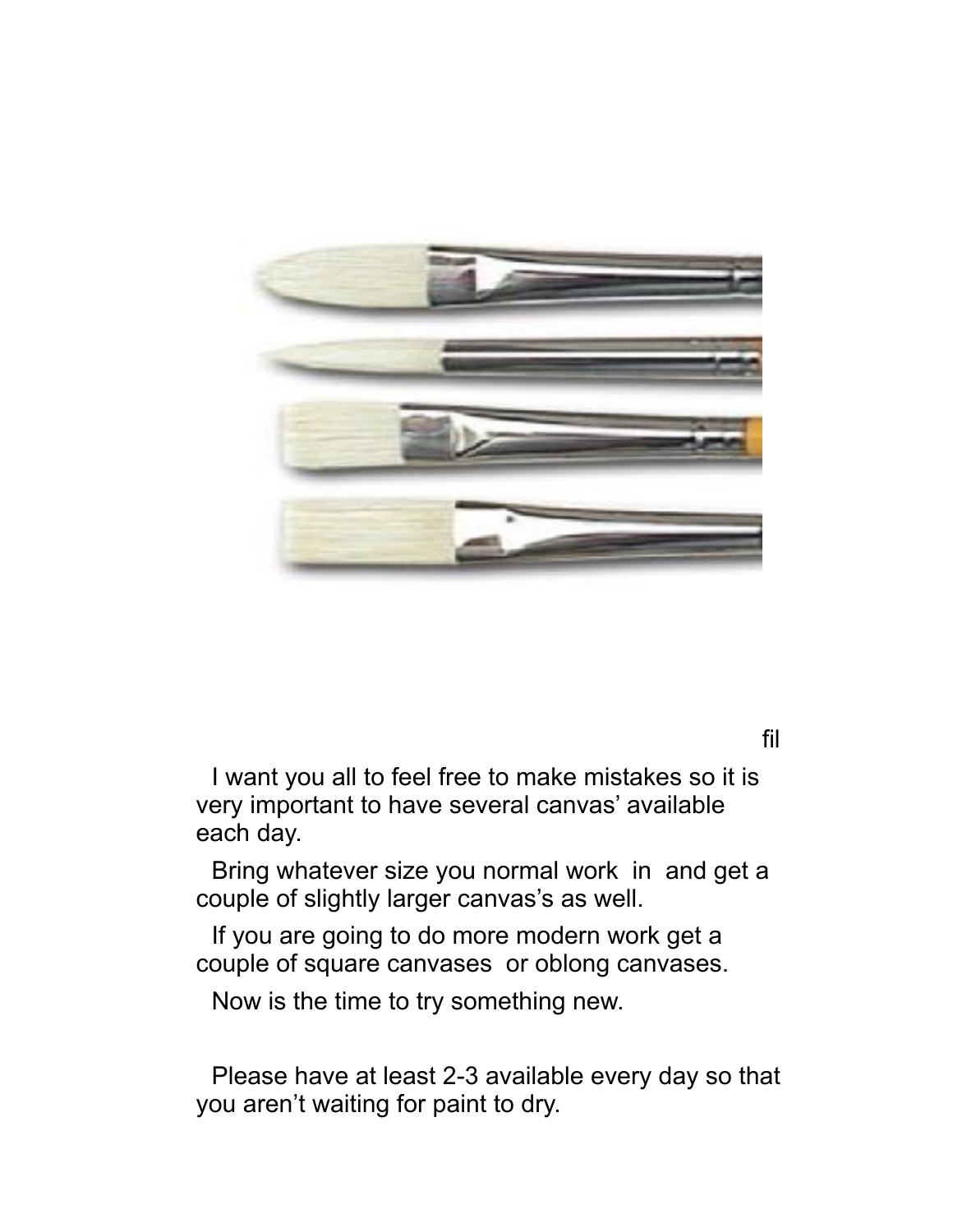Also if you don't like the way a painting is going, let it go and move on. We can paint over work

either with a new image or white paint OR GESSO

canvas's are never wasted. Sometimes the most exciting, beautiful work comes from a dreadful painting

or under painting as I like to call it.

## **PAINT COLORS:**

Each paint company, as you probably already know, has their own names for these colors.

Phthalo Blue is also called Persian or Prussian Blue. it is an essential blue. (blue/green)

French Ultramarine can be called Ultra Marine. it is an essential blue (blue/red)

Titanium White and Ivory Black

Zinc white if you want transparent white layering

15 Colors:

Cadmium yellow light or lemon yellow (greenish lt. yellow)

Cadmium yellow medium (warm yellow)

Cadmium Orange (not necessary, can be made by mixing cad yellow and cad red)

Cadmium Red / Vermillion or Napthol Scarlet

Alizarin Crimson or Alizarin Permanent (whichever is least transparent)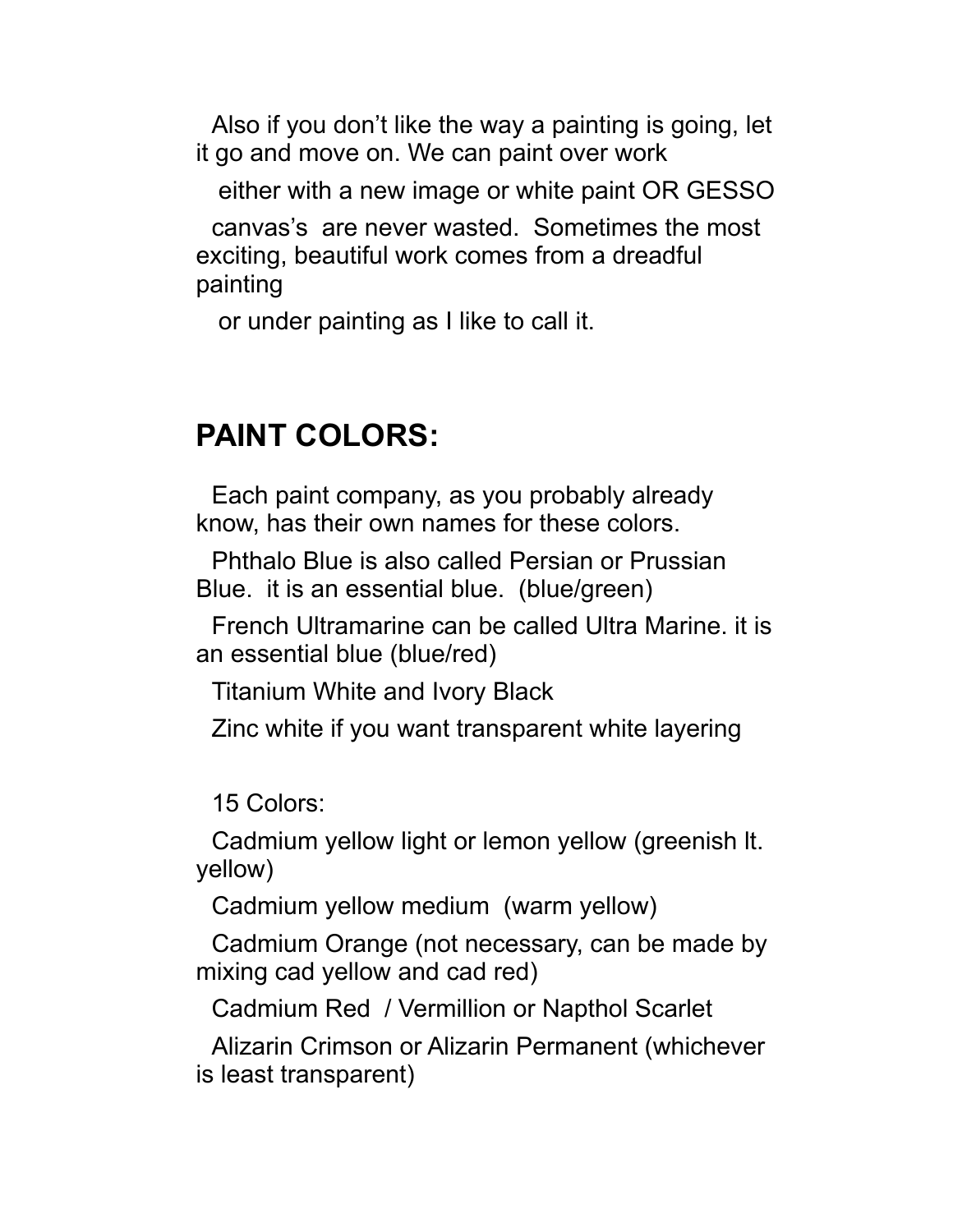Yellow Ochre

Burnt Sienna

Raw Sienna

Burnt Umber

Raw Umber

Viridian, / phthalo green

Permanent Green

Manganese Blue/turquoise (this is the only color that is not from the classic mix but I really have a hard time mixing to achieving this color)

French Ultramarine Blue/ blue with red

Phthalo Blue/ blue with green

some folks like to add Paynes Grey to their box of colors. thats fine. its easy to mix though.

## **PAINT BRANDS**

acrylic: acyrlics dry very rapidly so a liquid retarder is essential. all paint brands have one. Liquitex liquid retarder is very good. avoid paste retarders.

Winsor Newton professional (silver tubes) stay the same color after they dry.

Golden Open stays wet longer and dries close to original color - Jerry's artarama offers two starter sets five colors plus white in each box

**Ligitex** 

oils: all below are good quality oils, Old Holland is top of the line \$\$\$\$\$

Winsor Newton